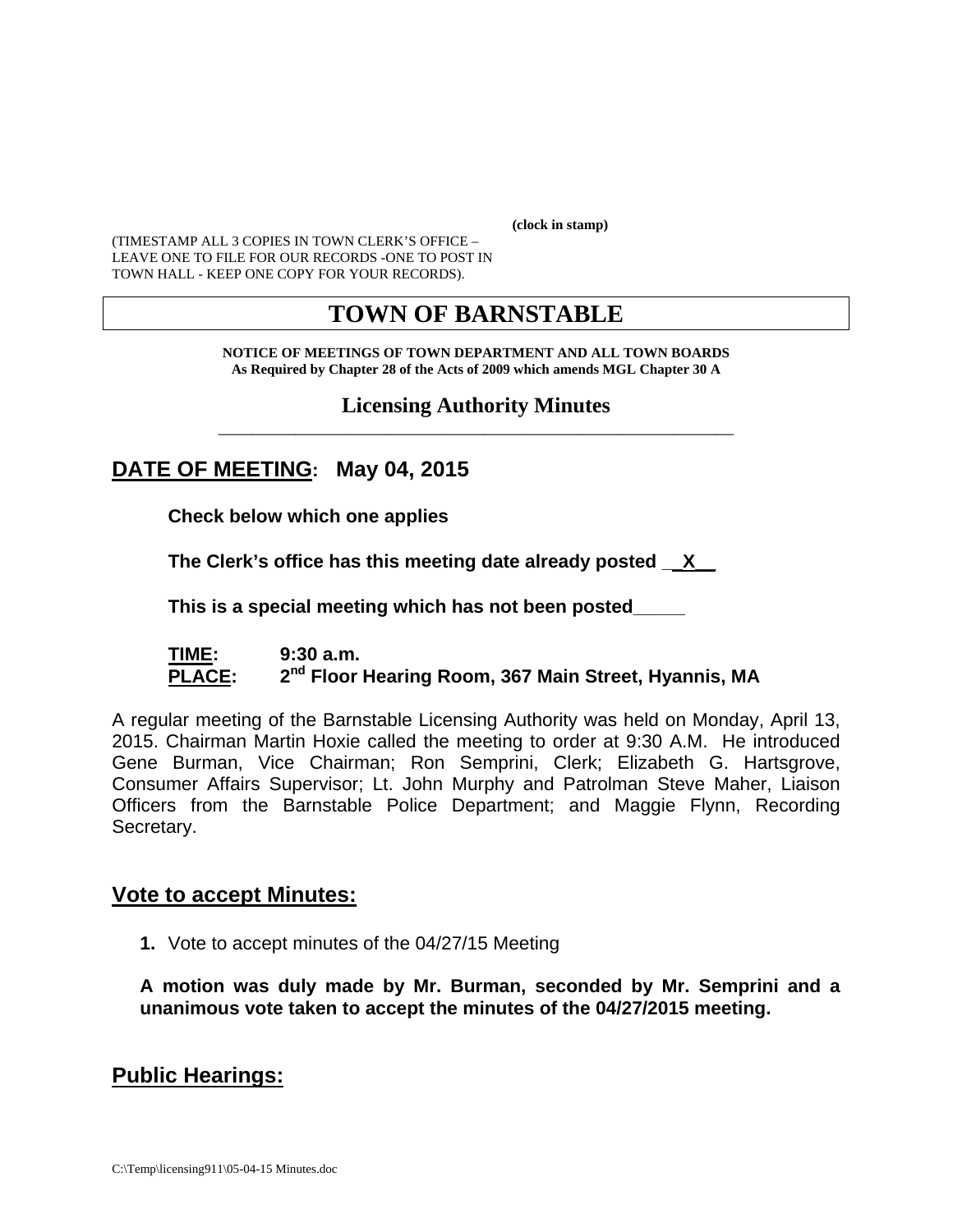**1. Transfer of Annual All Alcohol Common Victualler License and New Live and Non-Live Entertainment Licenses:** Application has been filed to transfer the Annual All Alcohol Restaurant License from SJR Group, Inc., Jason R Schildge, mgr, d/b/a **Five Eighty Six Bistro**, 586 & 586A Main Street, Hyannis to: Tap City Grille, LLC., Timothy A White, mgr, d/b/a Tap City Grill 586 & 586A Main Street, Hyannis. Description of Premise: 586 and 586 A Main Street, Hyannis, MA – One floor containing; one dining room and one kitchen. Seating for 16 at bar/counter, Left side dining seating is 63 and right side dining is 33, with total interior seating for 112. Four restrooms, three entrances/exits to Main Street, one emergency exit to the rear of building. Outside dining at five tables of 4; totaling 20 seats in front of the building all approved by the Building Commissioner. Hours of alcohol sales: 11 am – 12.45 am Daily. Live Entertainment License to include: Amplified music up to 2 performers. Non-Live Entertainment License to include: 5 televisions and recorded music at conversation level. Hours of both Live and Non-Live Entertainment: 11 am – 12:45 am.

 *Attorney Steven Pizzuti appeared on behalf of this application. Tim White is the applicant for manager. His experience is extensive. He opened the BBC and he has worked for Sysco and also as an Executive chef. Ben Surro is the manager of DiParma and Chris Kounadis is from the Yarmouth House restaurant. This restaurant is a new concept for Main Street, operating a 28 tap beer service with local service, local purveyors and local produce.* 

*Entertainment will be acoustic, no dancing to stay in line with the type of restaurant. Mr. Hoxie inquired as to when you expect to be operational. Mr. White replied as soon as the State says so; very little construction is needed in the restaurant, only painting.* 

**A motion was duly made by Mr. Burman, seconded by Mr. Semprini and a unanimous vote taken to accept the application as presented.**

**2. Change of Manager for a Seasonal All Alcohol Common Victualler** 

**License:** Application of Cotuit Harbor Enterprises Inc., d/b/a Gringos, 577 Main Street Hyannis, on their Seasonal All Alcohol Common Victualler License, for a Change of Manager from James N. Carey Jr. to James N. Carey III.

*James Carey III is taking over the duties from his Dad who passed away this* year.

**A motion was duly made by Mr. Burman, seconded by Mr. Semprini and a unanimous vote taken to accept the application as presented.**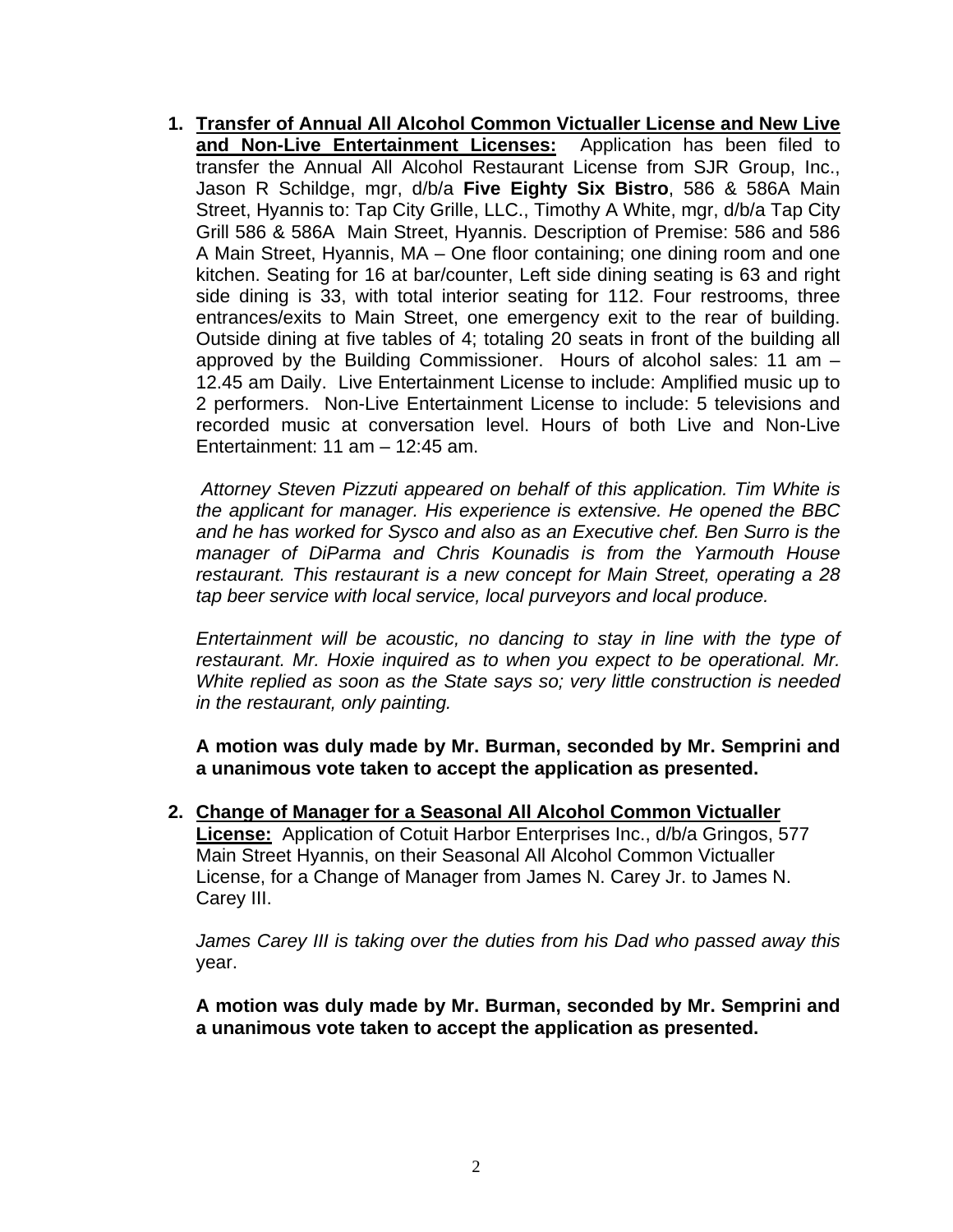**3. New Seasonal Common Victualler License:** Application of Riverway Lobster House, Inc., d/b/a Kalmus Snack Bar, 670 Ocean Street, Hyannis, Jason Siscoe, Manager, for a New Seasonal Common Victualler License with outdoor picnic table seating, 8 tables totaling 48 seats. ; hours of operation are to be 10:30 AM to 5: 00 PM daily.

*Jason Siscoe appeared on behalf of the application. We currently own Wimpy's and The Riverway restaurants. Patti Machado, Director of Leisure Services, stated last year this snack bar was left vacant, happy to have Jason*  run the snack bar. The seating is under the town jurisdiction; not the *applicant. This applicant will be a win/win.* 

**A motion was duly made by Mr. Burman, seconded by Mr. Semprini and a unanimous vote taken to accept the application as presented.**

**4. Amendment of Annual Common Victualler License:** Application of McBee Enterprises LLC, d/b/a McDonald's, 554 175 North Street, Hyannis, Doina Irovan, Manager, for an amendment to an existing Annual Common Victualler License due to renovations.

Total dining room reduction in seating from 60 seats to 46 inclusive of 3 handicap, no exterior seating, as approved by the Building Commissioner. Hours of operation are 5:00 AM to 1:00 AM daily.

*Mark McBee owner and operator of the restaurant on North Street appeared on behalf of the application. We hope to be open by Thursday or Friday of this week, completely closed at this time no drive through service.* 

**A motion was duly made by Mr. Burman, seconded by Mr. Semprini and a unanimous vote taken to accept the application as presented.**

#### **New Business:**

**1. Consent Agenda:** Vote to accept the Consent Agenda of the 05/04/2015 Meeting.

**A motion was duly made by Mr. Burman, seconded by Mr. Semprini and a unanimous vote taken to accept the Consent Agenda as presented.** 

**2. New One Day Entertainment License:** The "Tour de Barnstable" fund raiser is to be held on May 17, 2015, it is as a 38.5 mile bike ride through all of the villages in Barnstable. There will be a 2 piece band at Aselton Park from 11:30 - 3:00 pm also on May 17, 2015.

*Patrick Lentell appeared on behalf of this application. The event will only be 35 miles based upon the ride of the route with Sgt. McKenna. This is a fund raiser*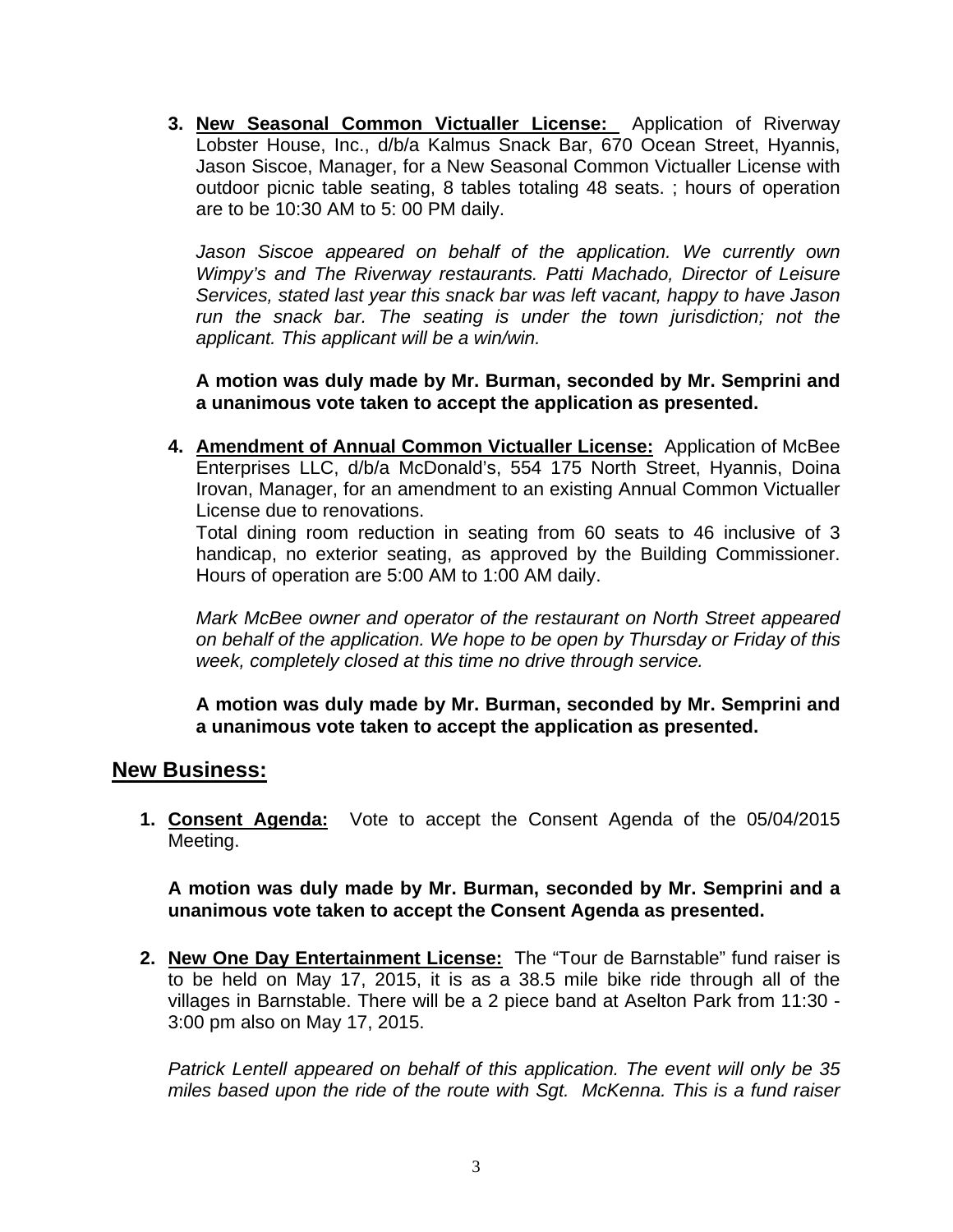*for Barnstable Land Trust and a new camp being started by police officer; Brian Morrison. The average cost is \$60.00 to enter the race. This is a ride not a race. Anticipate 3-5 hundred riders. Advertising has stopped due to the interest level.* 

### **Licensing Division Updates:**

- **1.** Licensing Department updates- none
- **2.** Police Department updates none

Release of Executive Session Minutes, if any (0).

And any other new business to come before the Licensing Authority.

The meeting was adjourned at 9.50

Respectfully submitted,

Town of Barnstable Licensing Authority

\_\_\_\_\_\_\_\_\_\_\_\_\_\_\_\_\_\_\_\_\_\_\_\_\_\_\_\_\_\_ \_\_\_\_\_\_\_\_\_\_\_\_\_\_\_\_\_\_\_\_\_\_\_\_\_\_\_\_\_\_\_ Margaret D. Flynn, Recorder **Ron Semprini, Clerk**<br>Town of Barnstable Licensing Authority Town of Barnstable Licensing Authority